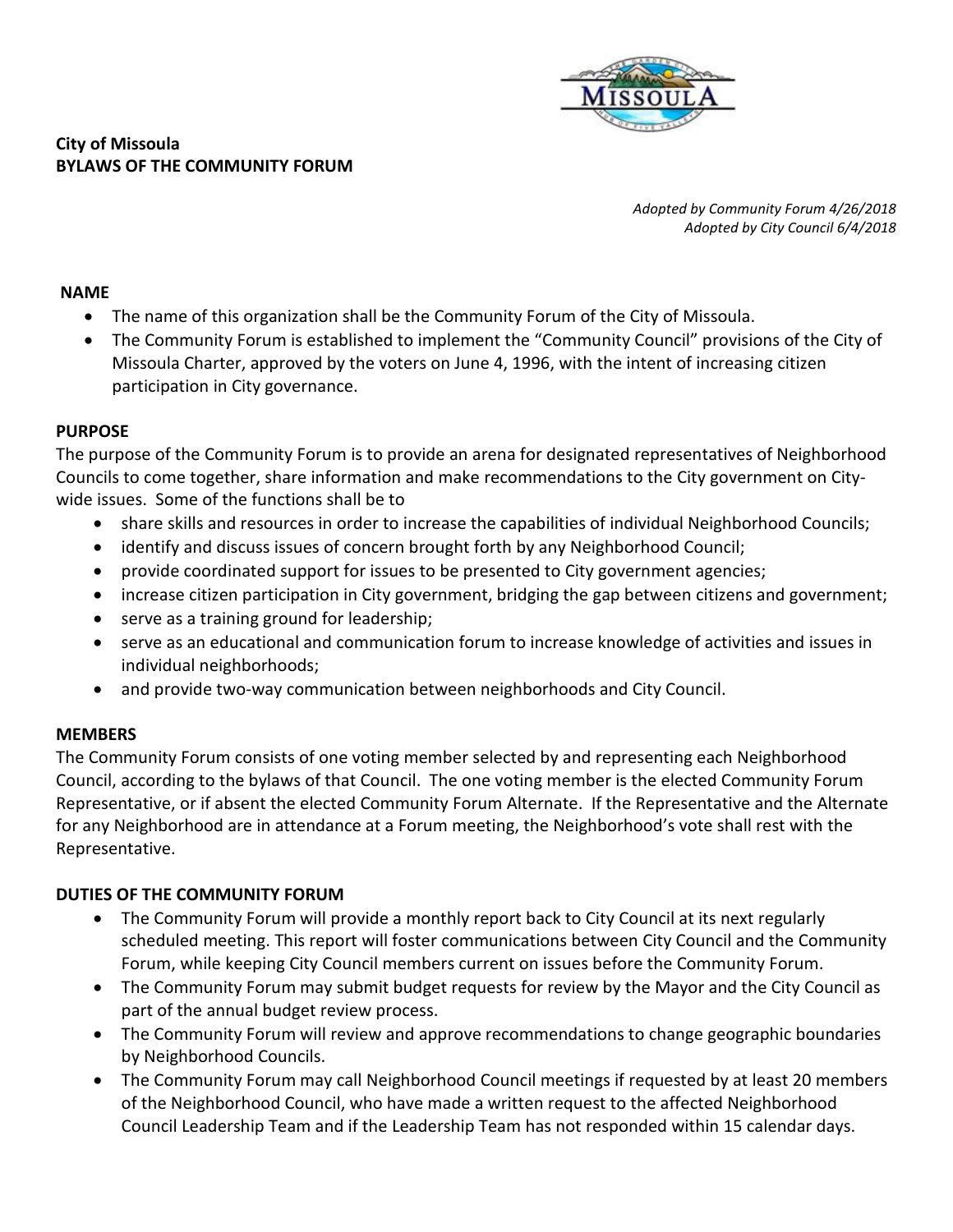## **LEADERSHIP TEAM**

- The Community Forum Leadership Team shall consist of three to seven members. Members of the Leadership Team shall be elected members of the Community Forum and shall serve a two-year term with no limit on the number of terms served.
- Candidates for the Leadership Team may nominate themselves or be nominated by a Community Forum member. Votes shall be cast at the next monthly meeting following nominations.

The duties of the Leadership Team shall be to

- meet one or two weeks prior to the next regular Community Forum meeting to set the agenda for the next meeting. Agendas will be emailed, or otherwise provided, to the Neighborhood Council Leadership Teams.
- approve all expenditures of Community Forum funds by at least two members of the Leadership Team in compliance with the City Purchasing policy.
- be responsible for drafting language for recommendations to City Council. The final draft of recommendations shall be approved by the Leadership Team prior to submission to the Community Forum for Community Forum discussion and vote. The Community Forum must allow a reasonable amount of time for a minority report to be prepared prior to the Community Forum submitting the approved Community Forum recommendation to City Council or City Clerk. If a minority report is prepared it shall be submitted with the Community Forum recommendations.
- establish a strategic plan with goals and tactics for the Leadership Team and present them to Community Forum for adoption. The strategic plan serves as a guide for the Leadership Team to engage in new activities and roles on an annual basis.

#### **MEETINGS**

- The Community Forum generally meets on the fourth Thursday of each month in City Council Chambers except in November and December. If the time or place changes from that regularly scheduled, Neighborhood Council Leadership Teams shall be notified at least one week in advance of the meeting.
- Decisions shall be made by a majority vote of those designated Community Forum Representatives present and voting.
- The Community Forum encourages Alternates to attend meetings as observers in the audience, unless the Community Forum Representative is absent, in which case the elected Alternate would be a voting member.

#### **COMMITTEES**

- Committees of the Community Forum shall be formed at a regular meeting or by the Leadership Team as needed. These may take the form of permanent standing committees or ad hoc committees focused on specific issues.
- Interested persons who are not members of the Community Forum may attend committee meetings and participate in committee discussions but may not vote.
- Committee recommendations must be submitted to the Community Forum for approval.

## **PARLIAMENTARY AUTHORITY**

The rules contained in the Modern Edition of *Robert's Rules of Order* shall govern the Forum in event of a deliberative impasse. When necessary, a three-minute per speaker rule limiting debate may be initiated to expedite Forum proceedings.